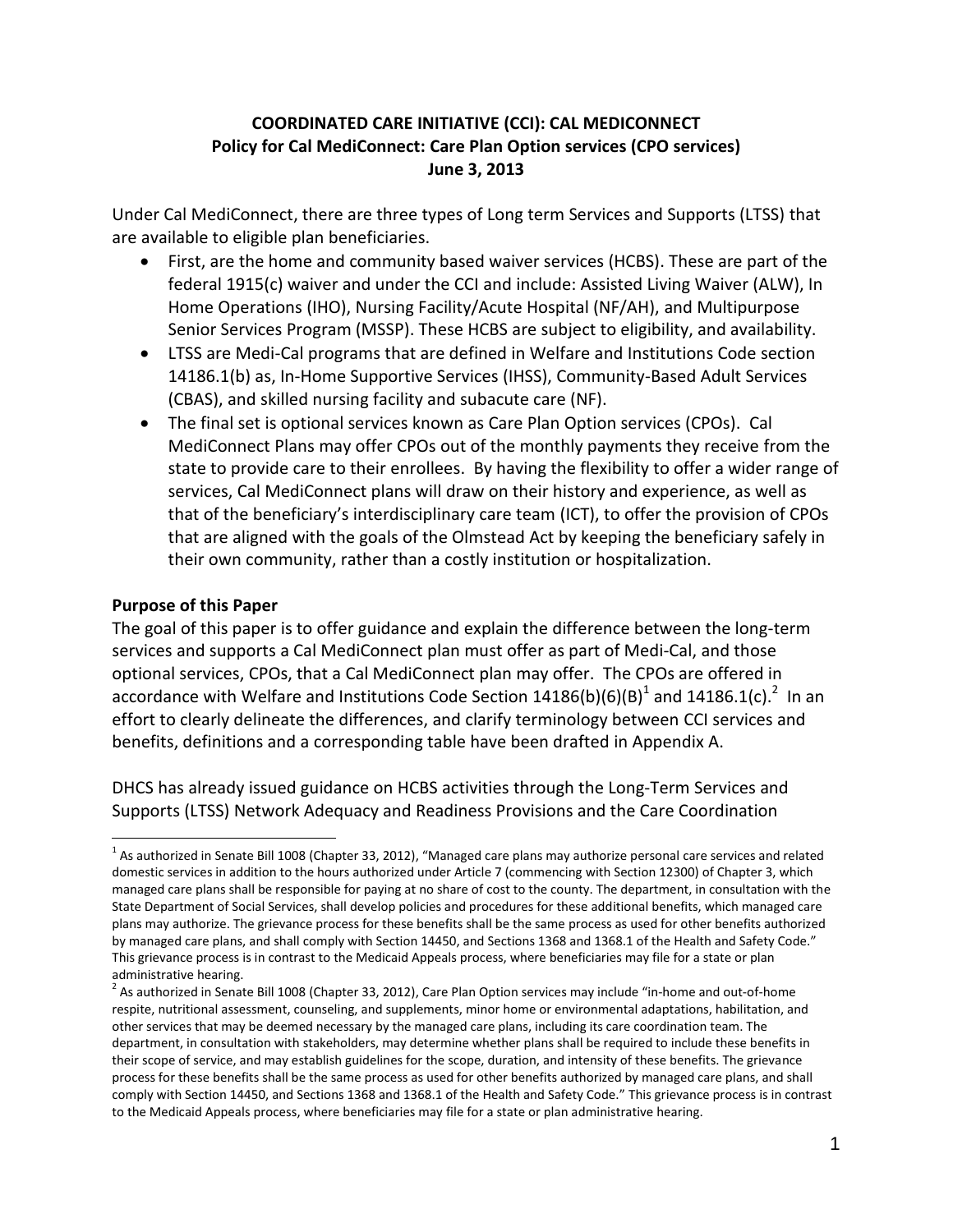Readiness Standards.<sup>3</sup> Taken together, these documents set forth the requirements Cal MediConnect plans will have to meet for the readiness review. In particular, the Care Coordination Standards focus on how to improve chronic disease management by bringing Multipurpose Senior Services Program (MSSP) practices of care coordination to Cal MediConnect plans. The CCI legislation also provides specifications for how the Program of All-Inclusive Care for the Elderly (PACE) will interact with the CCI. (WIC 14132.275(l)(1)(C))

# **Defining for Cal MediConnect**

CPO services may consist of similar services that might be delivered under Medi-Cal or a waiver. However, where such services are required to be offered as LTSS or HCBS under Medi-Cal, a CPO service is optional under the beneficiary's Individualized Care Plan (ICP). The phrase "Care Plan Option services" encompasses that explanation. To be clear, these are services provided as an option under the ICP and are not intended to replace LTSS that a beneficiary has been assessed and authorized to receive under Medi-Cal.

More specifically, CPO services are authorized by Cal MediConnect plans and are specified under the CCI legislation and include:

- 1. Respite care: in home or out-of-home; (Not to supplant authorized IHSS hours)
- 2. Additional Personal Care and Chore Type Services beyond those authorized by IHSS; Plans will notify counties if additional personal care services are provided.
- 3. Habilitation;

 $\overline{a}$ 

- 4. Nutrition: Nutritional assessment, supplements and home delivered meals;
- 5. Home maintenance and minor home or environmental adaptation; and,
- 6. "Other services," is a category under the CCI.<sup>4</sup>

#### **Cal MediConnect Vision for CPO services**

Cal MediConnect seeks to transform today's system to one where services are more broadly and consistently offered. Under California's Medi-Cal system, managed care plans are the most appropriate vehicle capable of achieving integration of acute and long-term care services at scale.

Today, out of 8 million Medi-Cal beneficiaries, approximately 14,000 receive services through California's 1915(c) waivers<sup>5</sup> that are directly related to the CCI. These waivers each have enrollment caps on a statewide basis and in some cases regionally.

Cal MediConnect plans will be given flexibility to provide CPO services to enhance a beneficiary's care, allowing beneficiaries to stay in their own homes safely, and thereby preventing costly and unnecessary hospitalization, or prolonged care in institutional settings. At the same time, Cal MediConnect plans will have the incentive to offer the CPO services

 $^3$  These documents may be accessed here: http://www.dhcs.ca.gov/Pages/CCIImplementationDocuments.aspx

<sup>&</sup>lt;sup>4</sup> The legislation allows for "other services," which could include Personal Emergency Response Systems (PERS), assistive technology, In-home skilled nursing care, and other items.

<sup>&</sup>lt;sup>5</sup> Source: California DHCS Data Analysis; includes non-dual eligible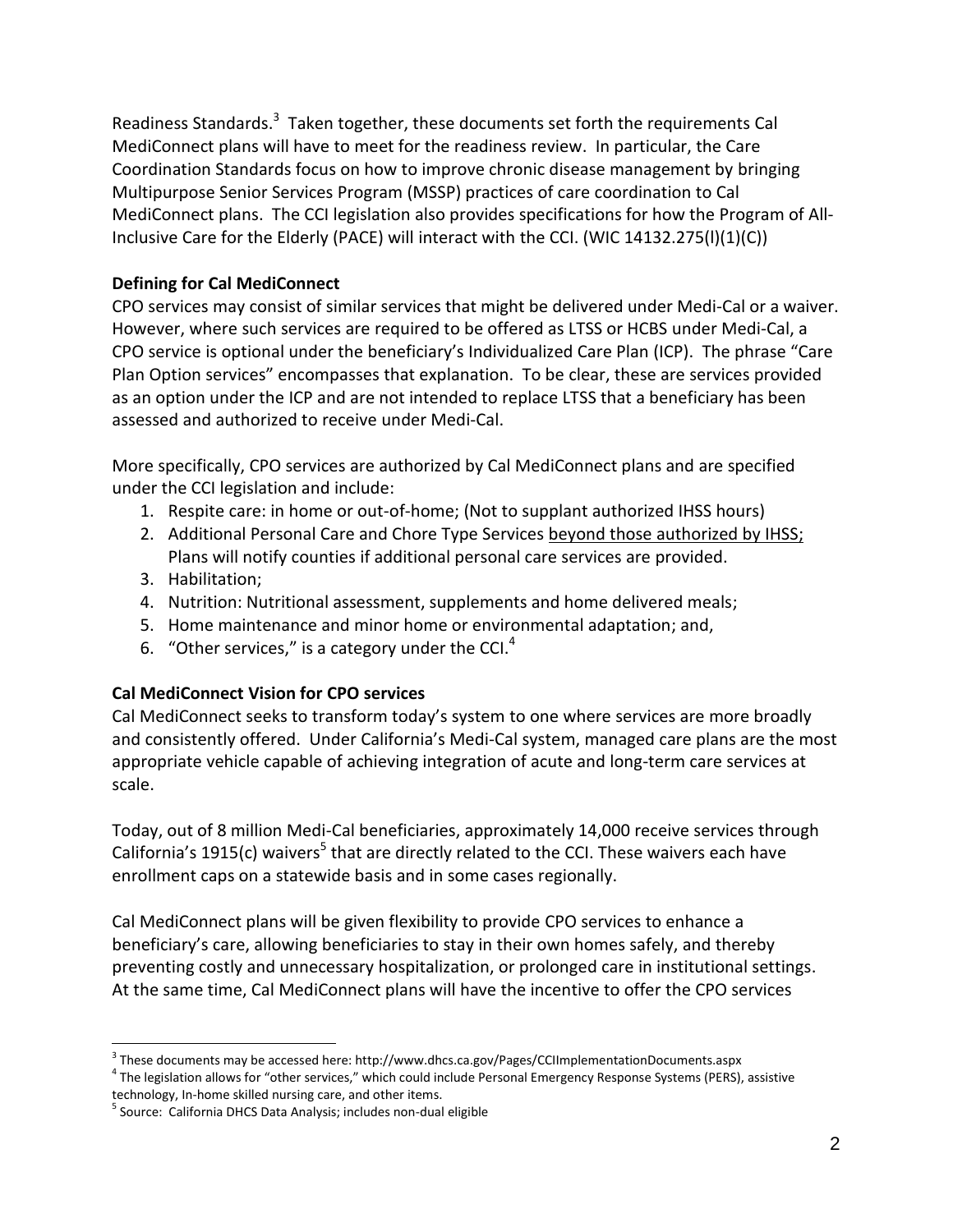discussed in this paper in order to help beneficiaries live in the community, rather than in the

more restrictive, costly institutional care system. CPO services will be an important resource for Cal MediConnect plans to use when responding to changes in an enrollees physical or behavioral health, and particularly for those in immediate need. Cal MediConnect assumes that systems for evaluating need for existing programs are, by and large, an accurate reflection of beneficiary need for IHSS, MSSP, or CBAS. As such, CPO services are not to be added to an ICP without due consideration of the existing assessment. At the same time, CPO services will play an invaluable service when there is a sudden change in beneficiary status. The ICT will

#### **Example 1 of a CPO service being provided.**

John is a 78-year-old IHSS recipient and an enrollee in the Cal MediConnect program. John was recently discharged from the hospital after a fall. John's hours were temporarily increased by his social worker after discharge, but it became increasingly difficult, and potentially dangerous for him to navigate the steps into his home. After an assessment of his care plan by his ICT, health plan, and agreement from John, CPO services were determined necessary, and a ramp was installed and paid for by the Cal MediConnect plan.

have direct, ongoing contact with enrollees and may have more ability to be responsive to sudden changes in health and social status that otherwise may have resulted in a period of institutionalization. The level and duration of the CPO services will be determined through the plan health risk assessment and subsequent ICP.

More important than any other principle of the CCI is that of choice. Beneficiaries joining Cal MediConnect will be able to retain their position on, or be added to, a waiver waiting list. If a waiver slot opens, the beneficiary has the option to: 1) choose to stay in the Cal MediConnect plan for CPO services as offered by the plan, or 2) opt out of Cal MediConnect and join the waiver. If they do choose to join the waiver, they will continue to receive non-waiver LTSS through a Medi-Cal managed care plan.

Additionally, institutional deeming rules will continue to apply to those who would be otherwise eligible for nursing facility care.

#### **Preparing for Cal MediConnect**

To achieve a more efficient and effective CPO services system under Cal MediConnect, DHCS will take the following steps:

 *Engage with Cal MediConnect plans and providers about the vision, goals, operations, and potential partners of the new system.* There is an array of HCBS service providers available to individuals who are dually eligible in addition to the programs being integrated into Cal MediConnect plan services, including, but not limited to, Area Agencies on Aging, Independent Living Centers, Aging and Disability Resource Connections, and California Community Transition Lead Organizations. DHCS will facilitate a focused effort to help such providers connect with Cal MediConnect plans and build relationships in order to develop a shared understanding of each entity's role and how partnerships may enhance beneficiary care coordination.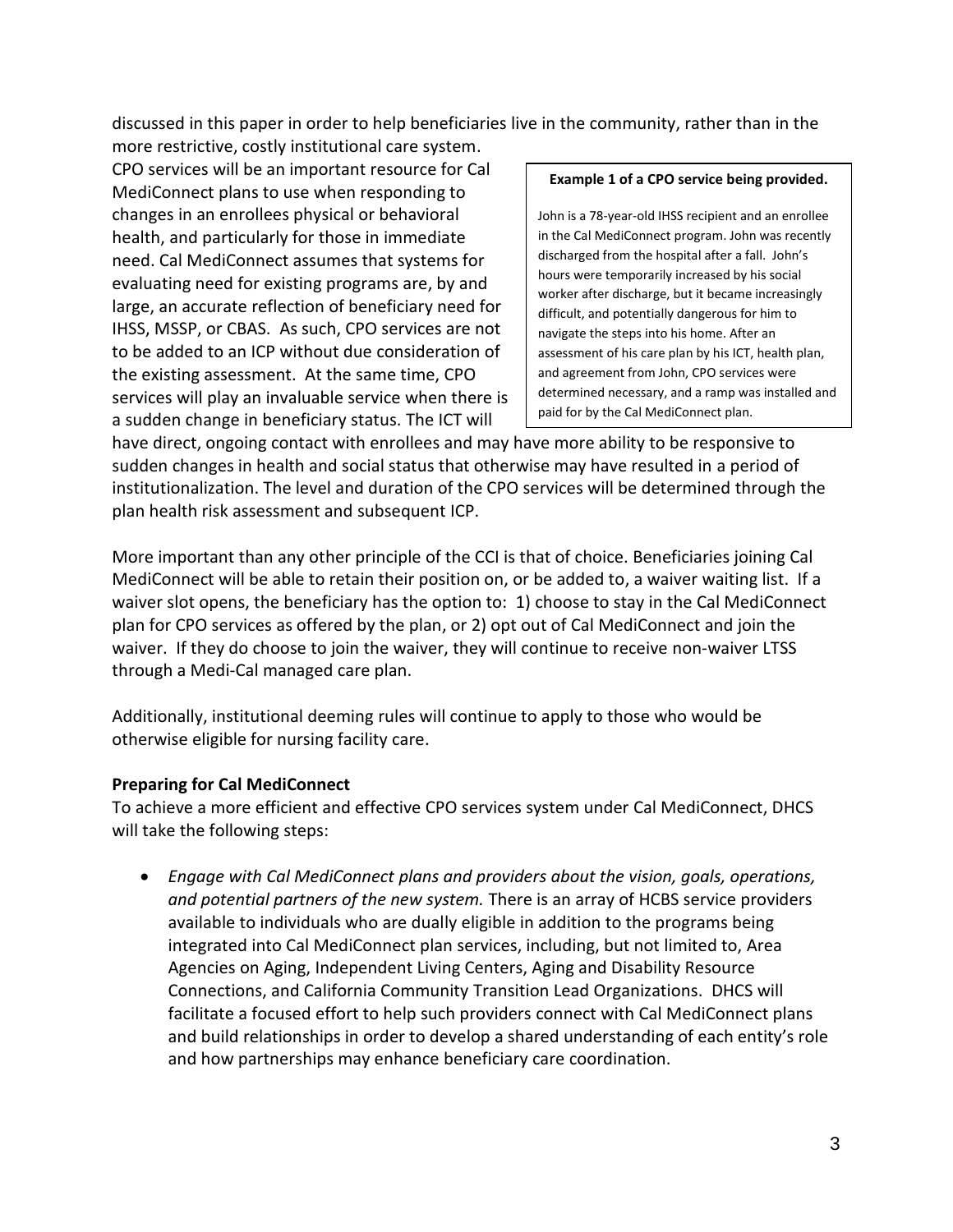*Offer Technical Assistance to HCBS Community Groups.* Today, many community providers function under a funding model of grants and donations. For these organizations new to the managed care world, it is incumbent on DHCS to help create opportunities to educate such community providers in learning about Cal MediConnect

plans and new business model opportunities (as needed).

MSSP sites have specific statute and policy addressing their role:

- State law requires that MSSP sites be allocated the same level of funding during the first 19 months of Cal MediConnect as was allocated in 2012.<sup>6</sup>
- MSSP sites will remain open to enrollment in Cal MediConnect counties for any populations excluded from Cal MediConnect.

# **Plan Approach to CPO Services**

As a requirement for participating in Cal MediConnect, and with regard to the CPO services only, Cal MediConnect plans will:

 Coordinate such services for beneficiaries who need them.

#### **Example 2 of a CPO service being provided**

Maria is an 84-year-old woman and has been authorized CBAS services to help her remain living at home with her husband. However, recently, Maria's husband of 50 years, and her main source of support, suddenly passed away. With no one to help, her house soon became cluttered, dirty, and unsafe for Maria to live there alone. Upon learning of her situation through the CBAS Center, the plan, under CPO services, authorized and paid for house cleaning and pest control. She was also referred to county IHSS for assessment of needed services that could range from regular house cleaning, meal preparation and clean-up and critical personal care services. In addition a referral could also be made by her ICT or IHSS to Adult Protective Services for additional support. Maria can now continue to remain safely in her own home.

- Refer beneficiaries to community providers to deliver services and to work with those providers according to a beneficiary's needs.
- Develop an ICP that includes the beneficiary input into the services to be provided (for beneficiaries requiring such a plan.)
- Be authorized to deliver CPO services to beneficiaries at the plan's discretion. Cal MediConnect plans will have the financial incentive to provide these CPO services; however, they are not required to offer the CPO services.

Since the CPO services are not part of covered Medi-Cal benefits today, those services will not be subject to the Medi-Cal (or other applicable) grievance and appeals processes if a Cal MediConnect plan chooses to offer them. To ensure consumer protections are in place, Cal MediConnect plans will develop comprehensive, internal procedures to record and address complaints as part of developing an ICP that is person-centered, and when applicable, will account for personal preference of services to be provided. These procedures will include a requirement to compile and report those complaints to DHCS.

 $\overline{a}$  $^6$  14186.3(b)(2)(B)(i): "Cal MediConnect plans shall allocate to the MSSP providers the same level of funding they would have otherwise received under their MSSP contract with the California Department of Aging."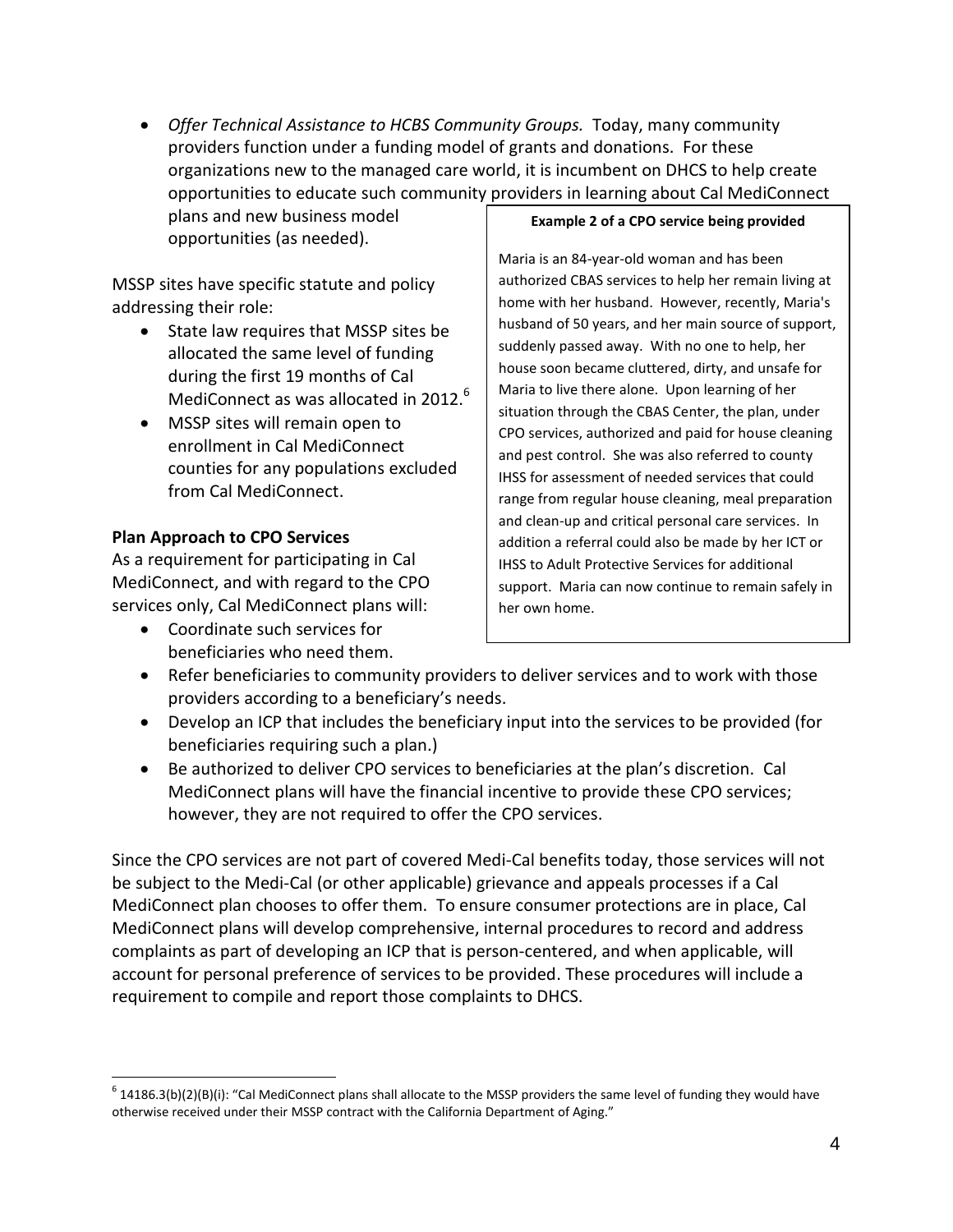This approach creates a flexible structure where the Cal MediConnect plan can offer services beyond those traditionally covered by Medicare and Medi-Cal, and can work with service providers to provide person-centered care planning.

# **Readiness and Compliance**

The provision of CPO services will be a new function for many Cal MediConnect plans. As such, the state will require that Cal MediConnect plans take a number of steps to prepare for implementation. More specifically, for the services discussed in this document, Cal MediConnect plans must create:

- 1. Policies and procedures that guide the Cal MediConnect plans' care coordinators, ICTs, and primary care physicians in assessing the appropriate authorization of these services, in addition to the required LTSS, including, but not limited to, assessment tools and reassessment cycles.
- 2. Policies and procedures to identify beneficiaries that may need CPO services, and to refer beneficiaries to community-based organizations and other entities that provide these services, such as California Community Transitions organizations, Area Agencies on Aging, Independent Living Centers, or Aging and Disability Resource Centers, where available.
- 3. A training curriculum and program for Cal MediConnect plan staff that provides for an orientation for all staff on the Americans with Disabilities Act, the Olmstead Decision, CPO services issues, and detailed training on community and county HCBS services that maybe available.
- 4. Establish and maintain a grievance system under which enrollees may submit their grievances to the plan. (Health and Safety Code section 1368)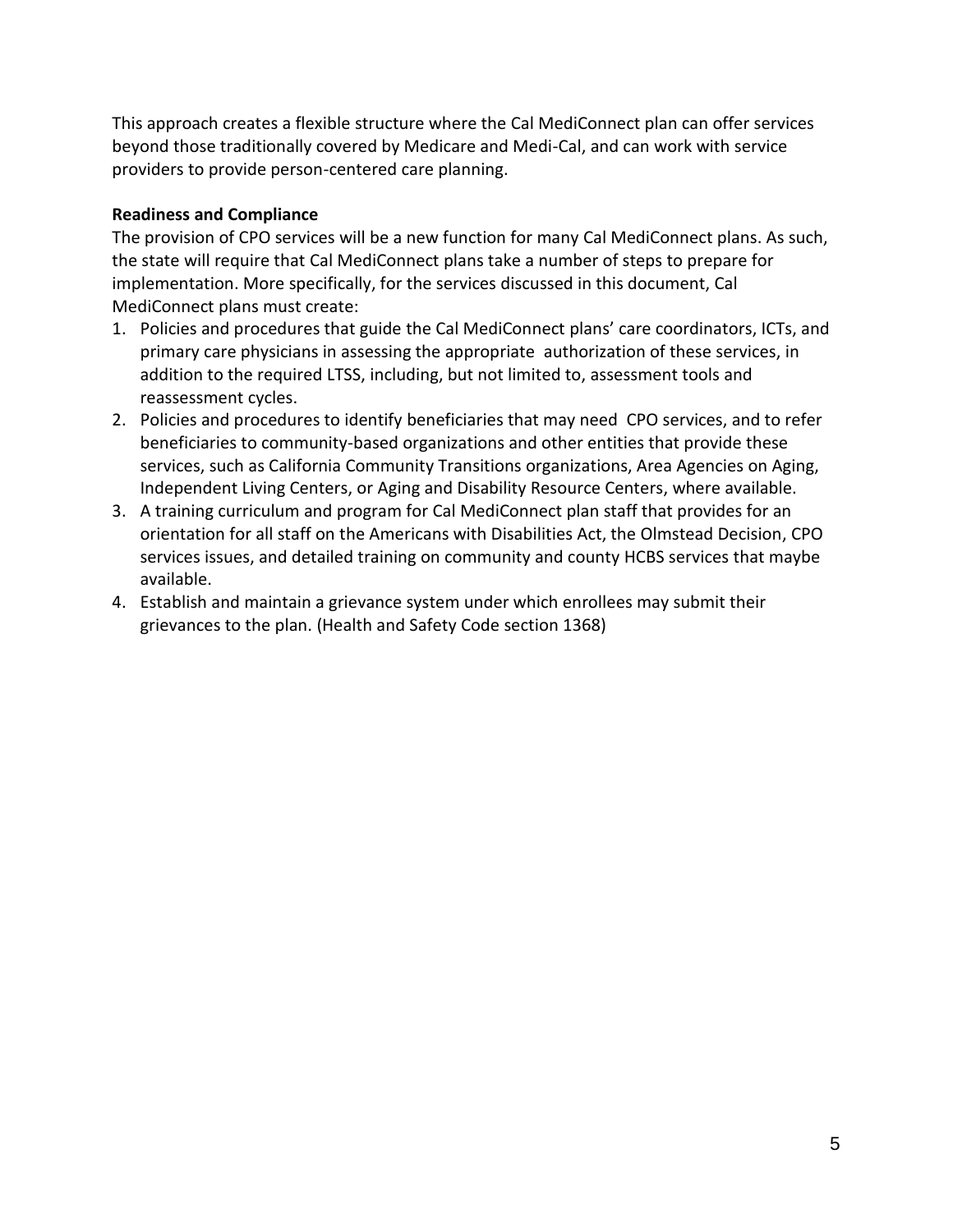# **Appendix A**: *Definition of Benefits and Services*

#### **Medicare Benefits**

Under the federal Medicare system, eligible beneficiaries may access the following services:

- Hospital Care
- Physician & ancillary services
- Short-term skilled nursing facility care
- Home health care
- Hospice
- Prescription drugs
- Durable medical equipment

# **Medicaid Benefits**

Under the Federal-State Medicaid program (Medi-Cal), eligible beneficiaries may receive the following services:]

- Medicare cost sharing
- Long-term nursing home (after Medicare benefits are exhausted)
- Long-term services and supports (LTSS, including IHSS, CBAS, MSSP)
- Prescriptions, durable medical equipment, and medical supplies not covered by Medicare

#### **Supplemental Benefits**

These are part of a Cal MediConnect plan's integrated benefit package. This package must include Medicare and Medi-Cal-covered benefits, as well as any required Cal MediConnectspecific supplemental items and services. Cal MediConnect plans will provide the following supplemental benefits:

- Dental services;
- Vision; and,
- Non-emergency medical transportation.

#### **Long Term Services and Supports (LTSS)**

These services are covered specifically in Welfare and Institutions Code (WIC) 14186.1(b)(1)-(4). These LTSS are:

- In-Home Supportive Services (IHSS);
- Community Based- Adult Services (CBAS);
- Multipurpose Senior Services Program (MSSP); and,
- Nursing Facility and subacute care (NF).

These LTSS are included in the Cal MediConnect's capitated rate, so the plan must provide these services if an enrollee qualifies for these benefits under the program.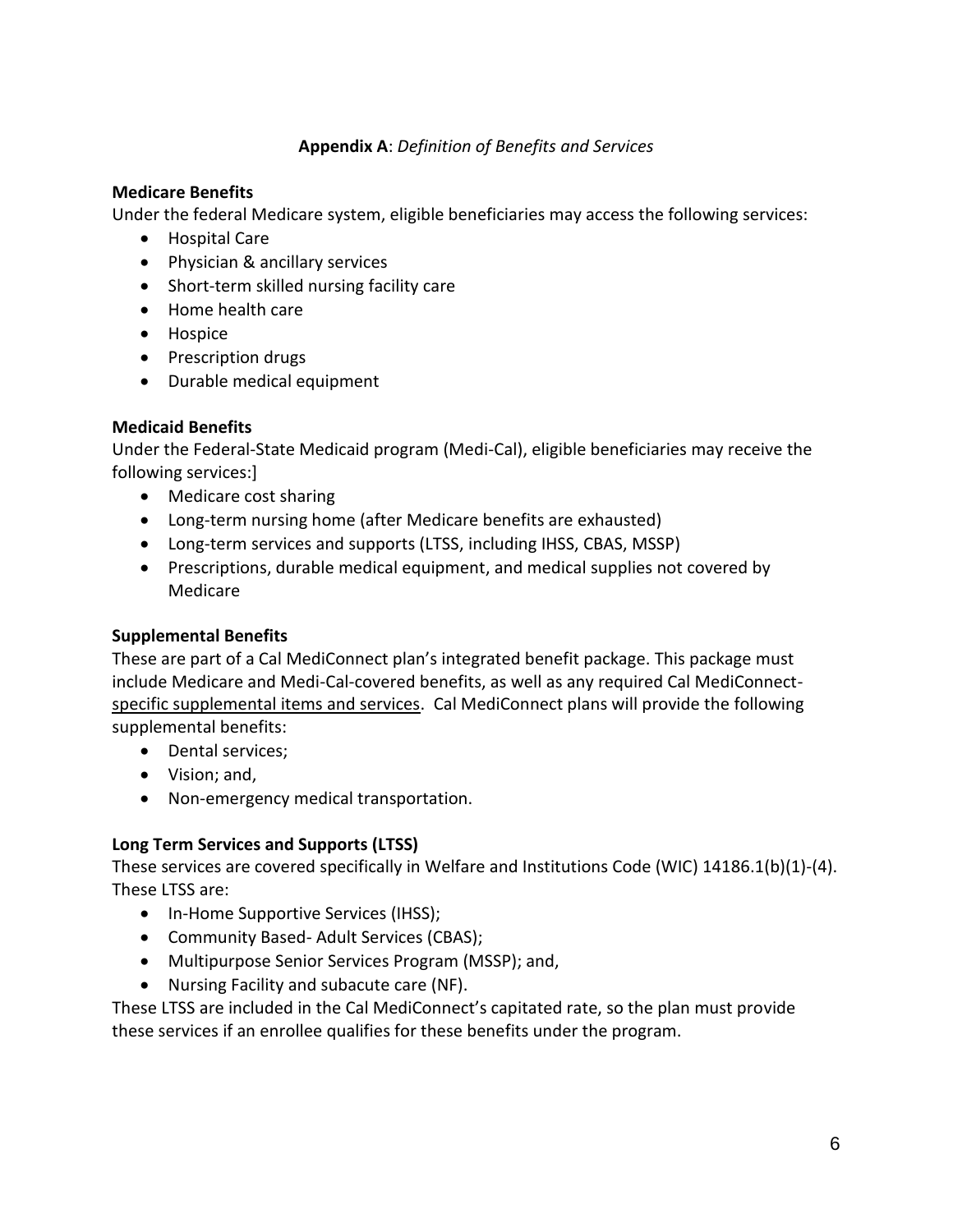# **Home and Community Based Services (HCBS) Waiver Services**

There are three specific waivers that are relevant to the CCI: The Nursing Facility/ Acute Hospital (NF/AH), the Assisted Living Waiver (ALW), and the In-Home Operations waiver (IHO).<sup>7</sup> These are all federal 1915(c) waivers that allow the provision of long term care services in home and community based settings under the Medicaid Program.

These waiver services will remain open under the CCI and may be obtained by a beneficiary if:

- the beneficiary meets the eligibility criteria;
- $\bullet$  there is an opening in a waiver; and;
- the beneficiary opts out of Cal MediConnect. (By law, beneficiaries cannot receive waiver services and be in Cal MediConnect concurrently.)

# **Care Plan Options services (CPO services)**

These are optional services that the plan may provide above and beyond LTSS and HCBS in order to enhance a member's care, allowing them to stay in their own homes safely and preventing institutionalization. These services could vary based on the needs of the beneficiary and the care plan developed for that beneficiary. Because these optional services are not part of covered Medi-Cal benefits, they are not subject to the Medi-Cal appeals process. These optional services are identified in WIC 14186.1(c), and may include:

- Supplemental personal care services (above authorized IHSS)
- Supplemental chore (above authorized IHSS)
- Supplemental protective supervision
- In home skilled nursing care and therapies services for chronic conditions
- Respite care (in home or out-of-home) not to supplant authorized IHSS hours
- Nutritional supplements and home delivered meals
- Care in licensed residential care facilities
- Home maintenance and minor home or environmental adaption
- Medical equipment operating expenses and Personal Emergency Response System (PERS)
- Non-medical transportation (beyond the supplemental benefit level)
- Similar LTSS and HCBS waiver services

 $\overline{a}$ 

 $<sup>7</sup>$  No new enrollment in IHO waiver.</sup>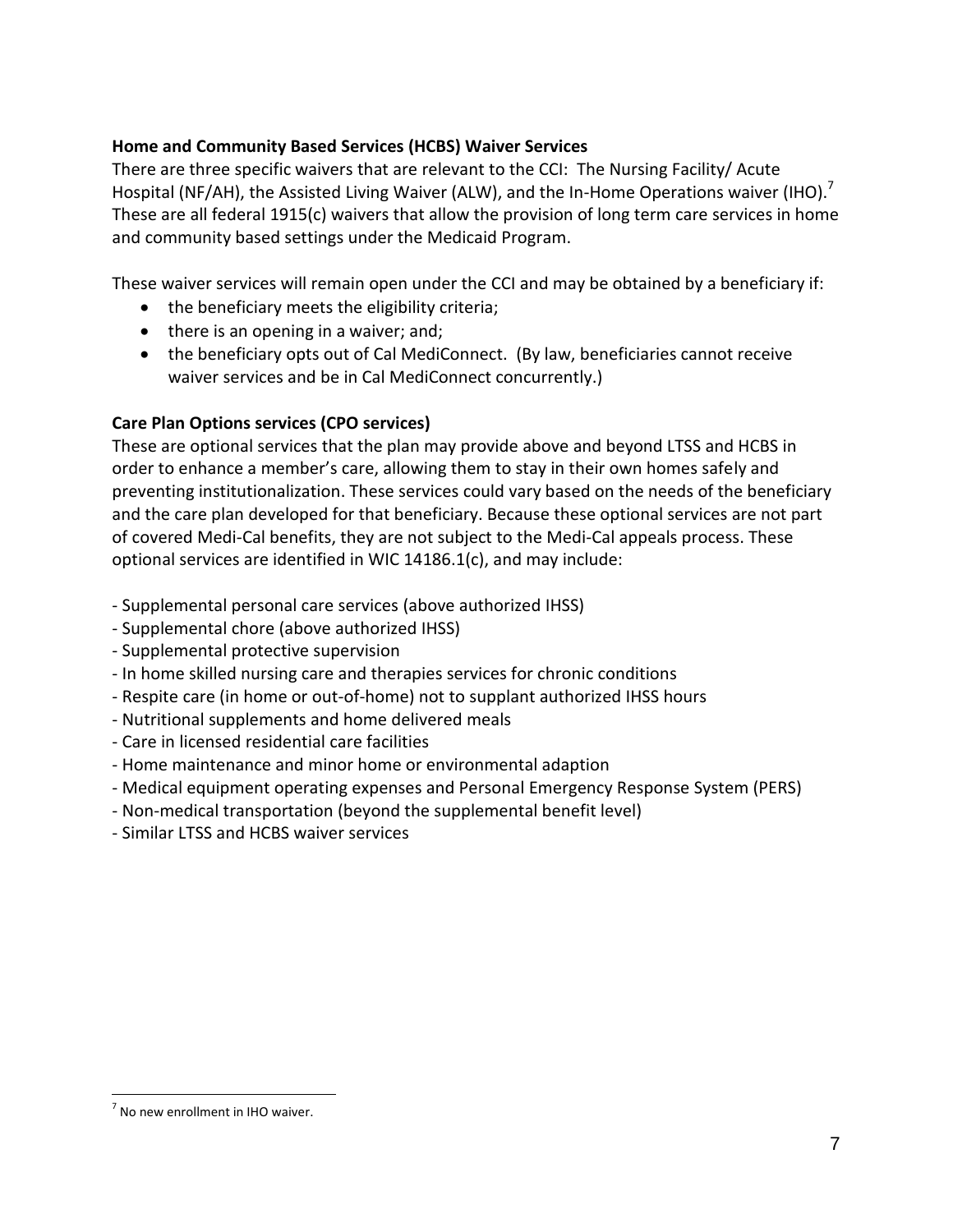The following is a reference table of benefits and services provided under the CCI.

|                                                                         | Supplemental<br><b>Benefits</b>                  | Long Term<br><b>Services and</b><br><b>Supports</b><br>(LTSS)    | Home and<br><b>Community</b><br><b>Based</b><br><b>Services</b><br>(HCBS) Waiver<br><b>Services</b> | <b>Care Plan Option</b><br>(CPO) services                     |
|-------------------------------------------------------------------------|--------------------------------------------------|------------------------------------------------------------------|-----------------------------------------------------------------------------------------------------|---------------------------------------------------------------|
| <b>Benefits</b>                                                         | Dental, Vision,<br>Non-Medical<br>Transportation | MSSP enrolled<br>(not on waiting<br>list), IHSS,<br>CBAS, and NF |                                                                                                     |                                                               |
| <b>Services</b>                                                         |                                                  |                                                                  | NF/AH, ALW,<br>IHO,                                                                                 |                                                               |
| Is the benefit/service offered<br>in Cal MediConnect, MLTSS, or<br>both | Cal<br>MediConnect<br>Only                       | Cal<br>MediConnect<br>and MLTSS                                  | <b>MLTSS Only</b>                                                                                   | <b>Cal MediConnect</b><br>Only; Plan not<br>required to offer |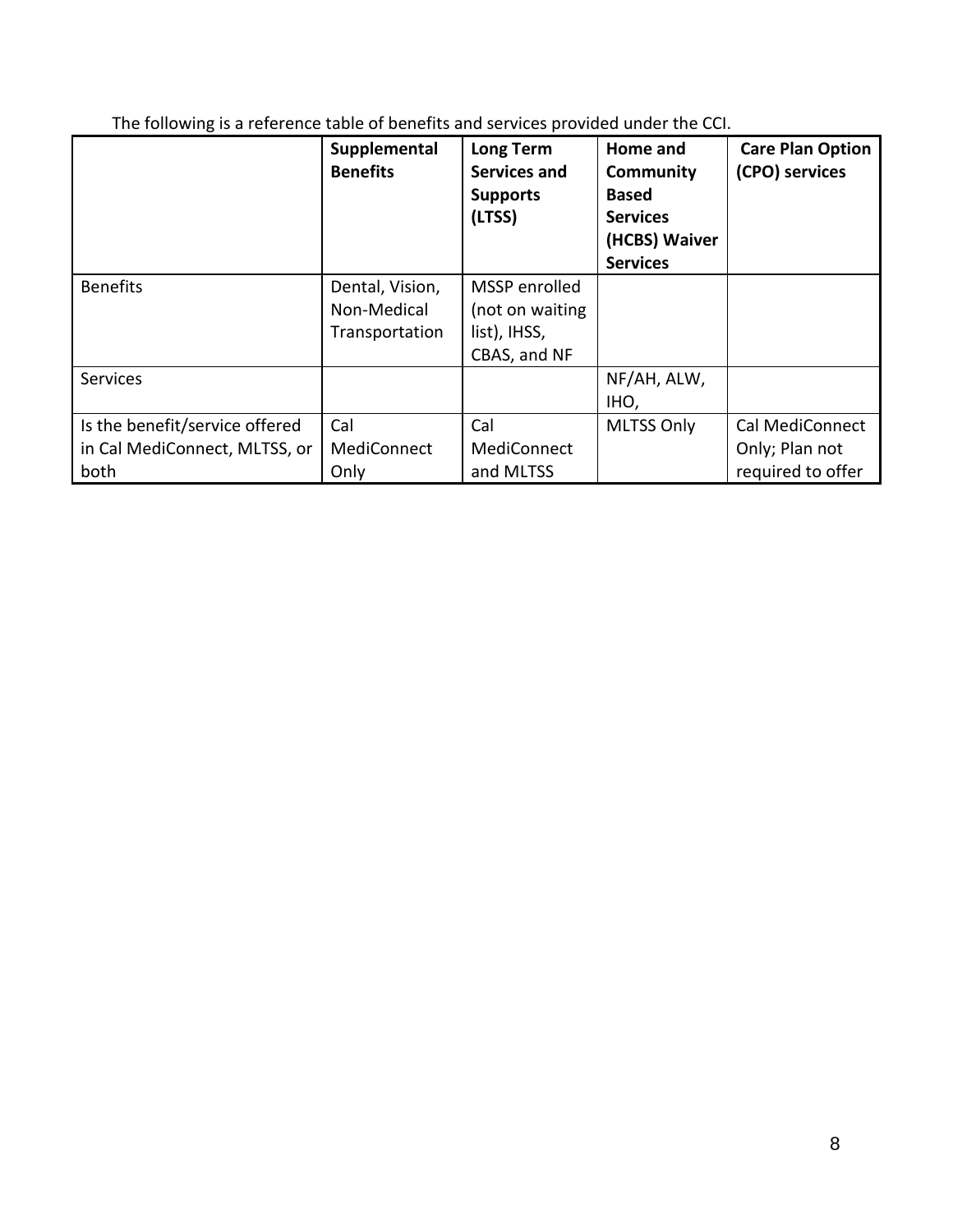# **Appendix B:** *California 1915(c) Waivers Relevant to CCI*

National Medicaid HCBS are delivered through federal waivers called, "1915(c) waivers," <sup>8</sup> in reference to the authorizing section of the Social Security Act. Under these waivers, states furnish an array of services that enable Medi-Cal beneficiaries to live in the community and avoid, or transition out of institutionalization. Most Medicaid services are offered on a statewide basis and in a uniform manner, but the services provided through waivers are typically available only to a set number of enrollees who have a need for level of care that qualifies them for admission into a nursing facility. Further, these waiver services are specific, and there is little flexibility in expanding their scope.

| <b>Title of waiver</b>                        | <b>Federal</b><br>laws or<br><b>regulations</b><br>waived*                 | <b>Description of waiver</b>                                                                                                                                                                                                                                                                                                                                                                         | <b>Population served</b><br>and number of<br>enrollees                                                                                                                   |
|-----------------------------------------------|----------------------------------------------------------------------------|------------------------------------------------------------------------------------------------------------------------------------------------------------------------------------------------------------------------------------------------------------------------------------------------------------------------------------------------------------------------------------------------------|--------------------------------------------------------------------------------------------------------------------------------------------------------------------------|
| <b>Assisted Living</b><br><b>Waiver (ALW)</b> | • $1902(a)(1)$<br>• $1902(a)(10)$<br>(B)<br>• $1902(a)(10)$<br>(C)(i)(III) | The ALW succeeds the Assisted<br>Living Waiver Pilot Project. The<br>waiver offers assisted living<br>services in two settings: Residential<br>Care Facilities for the Elderly and<br>publically subsidized housing.<br>Qualified participants have full-<br>scope Medi-Cal benefits with zero<br>share of cost and are determined<br>to meet the Skilled Nursing Facility<br>Level of Care, A or B. | Beneficiaries over<br>the age of 21 who<br>lwould otherwise be<br>in a nursing facility.<br>Statewide ALW<br>enrollment: 1,840<br><b>CCI County</b><br>enrollment: 1,278 |

 $\overline{a}$ 

 $^8$  Currently in California, there are approximately (14,000) beneficiaries on 1915c waivers, or roughly 0.17 % of the total Medi-Cal population. Of those, approximately 60% are in Cal MediConnect counties.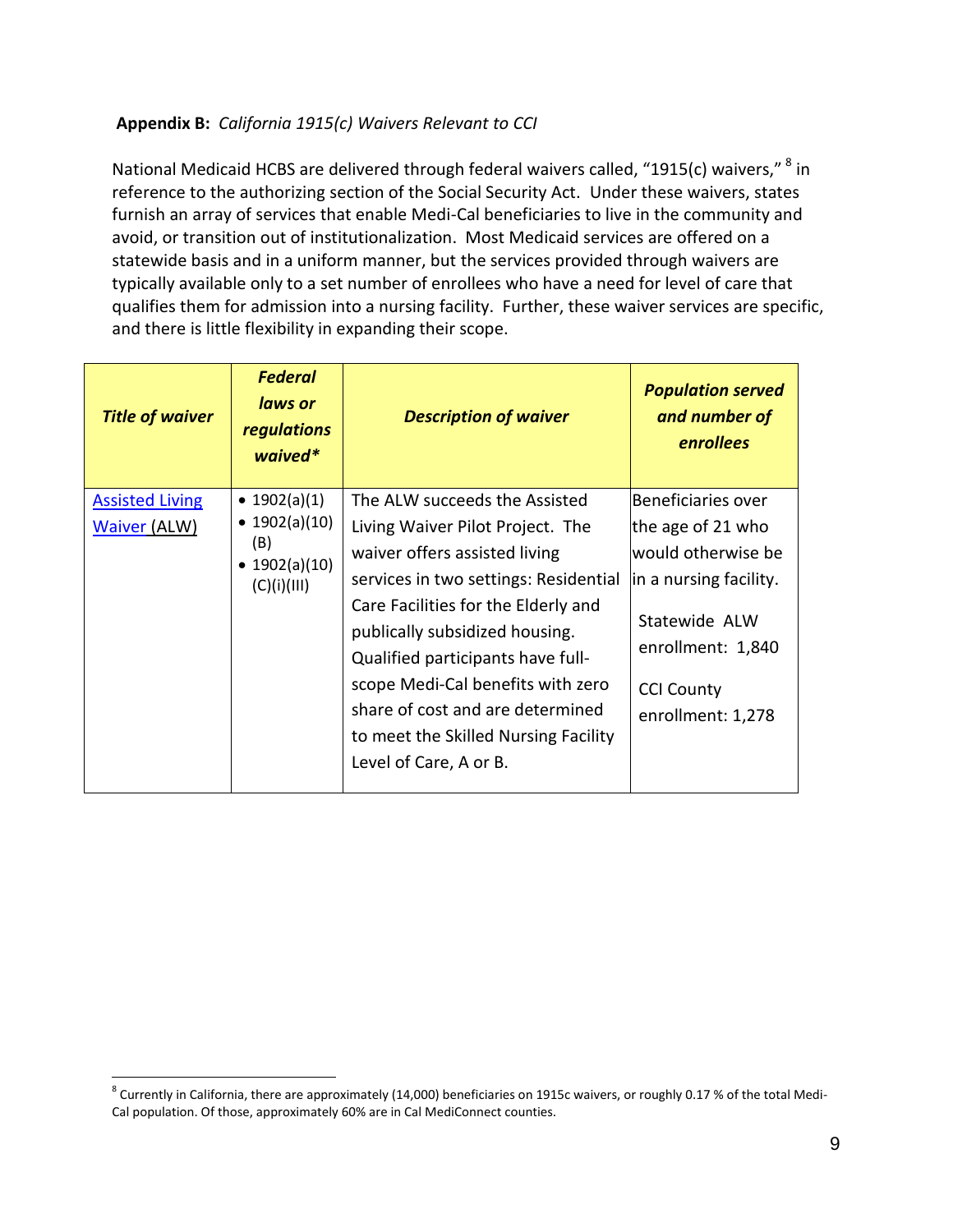| In-Home<br><b>Operations</b><br><u>(IHO)</u>                         | • $1902(a)(10)$<br>(B)<br>$\bullet$ 1902(a)(10)<br>(C)(i)(III) | This waiver serves either 1)<br>participants previously enrolled in<br>the Nursing Facility A/B Level of<br>Care (LOC) Waiver who have<br>continuously been enrolled in a<br>DHCS administered 1915(c) waiver<br>since January 1, 2002, and require<br>direct care services provided<br>primarily by a licensed nurse; or 2)<br>those who have been receiving<br>continuous care in a hospital for 36<br>months or greater and have<br>physician-ordered direct care<br>services that are greater than<br>those available in the Nursing<br>Facility/Acute Hospital Waiver for | Aged population 65<br>and older, the<br>physically disabled<br>population under<br>age 65, the<br>medically fragile,<br>and the technology<br>dependent.<br>Statewide IHO<br>enrollment:<br>134<br><b>CCI County</b><br>enrollment: 86                                  |
|----------------------------------------------------------------------|----------------------------------------------------------------|--------------------------------------------------------------------------------------------------------------------------------------------------------------------------------------------------------------------------------------------------------------------------------------------------------------------------------------------------------------------------------------------------------------------------------------------------------------------------------------------------------------------------------------------------------------------------------|-------------------------------------------------------------------------------------------------------------------------------------------------------------------------------------------------------------------------------------------------------------------------|
| <b>Nursing Facility /</b><br><b>Acute Hospital</b><br><u>(NF/AH)</u> | • $1902(a)(10)$<br>(B)<br>$\bullet$ 1902(a)(10)<br>(C)(i)(III) | the participant's assessed LOC.<br>The NF/AH Waiver combined the<br>previous Nursing Facility Level A/B,<br>Nursing Facility Subacute, and In-<br>Home Medical Care Waivers into<br>one waiver. This combined waiver<br>offers services in the home to<br>Medi-Cal beneficiaries with a long-<br>term medical condition who, in the<br>absence of this waiver, would<br>otherwise receive care for at least<br>90 days in an intermediate care<br>facility, a skilled nursing facility, a<br>subacute facility, or an acute care<br>hospital.                                  | The NF/AH Waiver<br>serves the aged<br>population 65 and<br>older, the physical<br>disabled population<br>under age 65, the<br>medically fragile,<br>and the technology<br>dependent.<br>NF/AH Statewide<br>Enrollment: 2,220<br><b>CCI County</b><br>enrollment: 1,459 |